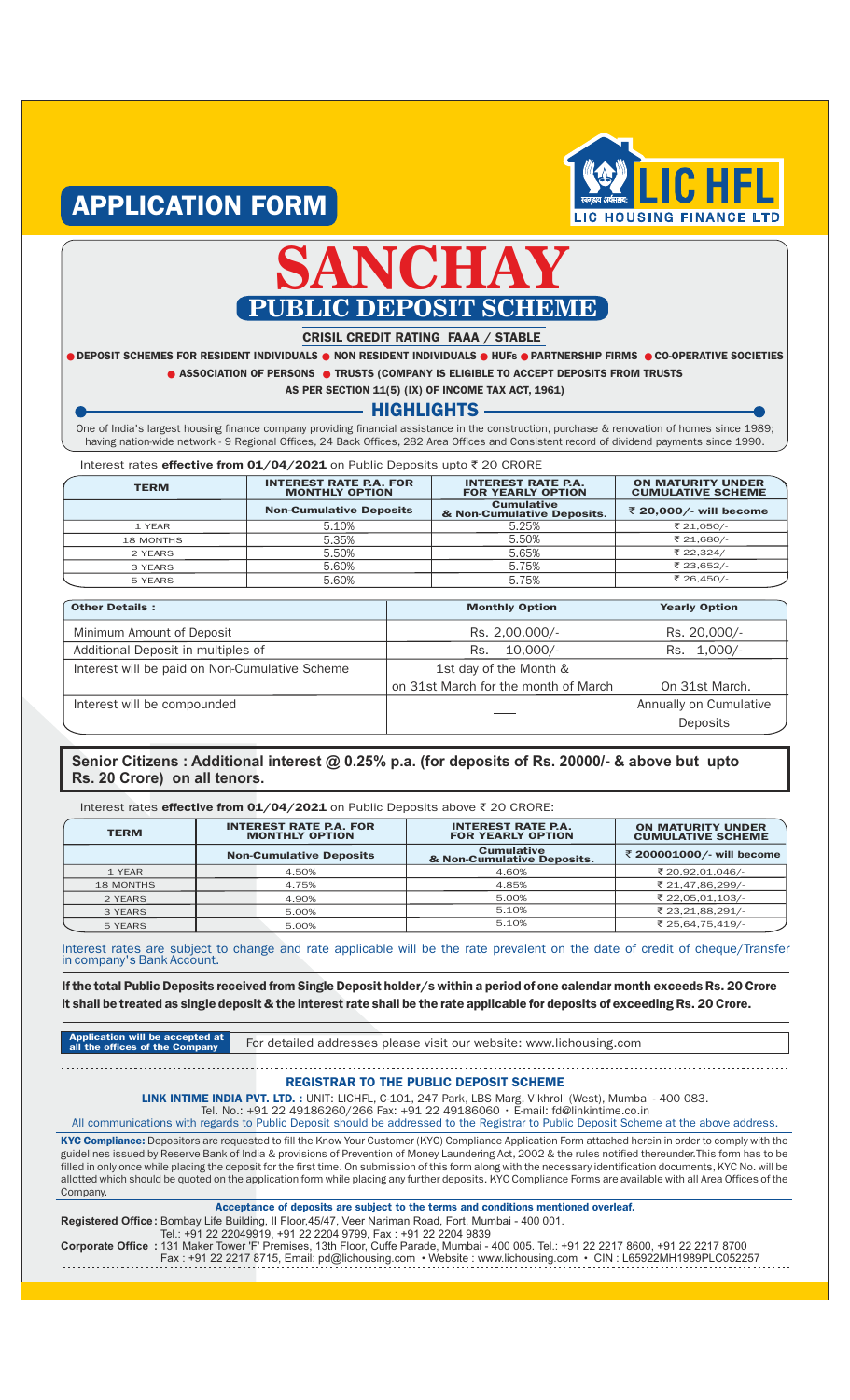## **A GENERAL TERMS AND CONDITIONS GOVERNING THE PUBLIC DEPOSITS** Period completed from **Rate of Interest payable (% p.a.)**

- 1. Acceptance of Public Deposits: Public Deposits will be accepted from Resident/Non-Resident<br>Individuals, minors through guardians, Association of Persons, Hindu Undividuals, minors through guardian<br>- p. Societies, Propri
- 2. Non-Resident Indians (NRI): Deposits from Non-Resident Indians and persons of Indian origin residing outside<br>India would be accepted in accordance with the regulations governing the acceptance of deposits from NRIs.<br>Dep
- 3. The Application Form is to be submited along with cross Cheque in favour of "LIC Housing Finance Limited -<br>Collection Ac'' and marked "Account Payee Only" or alongwith RTGS / NEFT details. LIC Housing Finance<br>Limited wi
- 4. Payment of Interest; As per the understanding with the Banker for public deposit, the bank is required to transfer clear balance to the company. Accordingly, credit for amount deposited for public deposit by investor (d

Interest on Non Cumulative Deposits (Monthly Option) will be paid on 1st day of the month and on 31st March for the month of March every year.

Under Monthly Option, for new deposits processed on or before 15th of the month, broken period interest will<br>be paid on 1st day of the next month. For new deposits processed after 15th of the month, interest will be paid<br>o

**Payment of Interest for Monthly Option will be made only through National Automated Clearing House**  $\frac{16}{16}$ Paymen<br>(NACH).

the sepect of Cumulative scheme, interest will be accumulated with principal with annual rest and payn<br>Interest will be made along with repayment of principal at the time of maturity. interest will be made along with repayment of principal at the time of maturity.

5. Deduction of Tax at Source: In case where the interest amount exceeds  $\bar{\tau}$  5,000/- (or any such amount notified<br>by the Government from time to time) in a financial year, income-lax will be deducted at source at per

TAX DEDUCTED DUE TO NON-COMPLIANCE WITH THIS CONDITION WILL NOT BE REFUNDED. Section<br>139A (5A) of the Income-tax Act, 1961 requires every person receiving any sum or income from which tax has<br>been deducted to infinate hish

- 6. Joint Deposit Holders: Deposits will also be accepted in joint names not exceeding three in number. In case of deposits in joint names all communications will be addressed to the first name depositor and payment of depo manie depositor will be value and
- In the event of death of the first/sole depositor the repayment of deposit and payment of interest will be made to<br>the joint depositor first in order of survivor/s nominee on submission of death certificate without referen
- 7. Nomination: Individual depositions can, single or jointly, nominate other person to receive the amount of public<br>deposit in the event of death of deposit holder. The nominee shall be recognised as the Holder of the titl
- The payment by the Company to the nominee shall constitute full discharge to the Company of its liability in respect of the deposit.
- 8. Deposit Receipt/Interest Warrant: The deposit receipt and interest warrant will be sent by post/courier by the Company on the address given in the Application Form, If the deposit receipt is not received by the depositor within 4 weeks from the application date, the depositor<br>may enquire with the Corporate Office of the Company, in the event of loss/destruction/mutilation of deposit<br>
- 
- The deposit receipt is not transferable. The Company will not recognize any lien or assignment of the deposit or<br>Interest thereof. In case of any discrepancy found in the deposit receipt, the same may be brought to the not
- 9. Renewal and Repayment of Deposits: In case of renewal of Public Deposit, a fresh application form duly filled<br>should accompany the duly discharged deposit receipt. In case of repayment, the duly discharged deposit<br>recei which LICHFL's office remains closed, repayment will be made on next working day. No part repay<br>which LICHFL's office remains closed, repayment will be made on next working day. No part repay renewal will be permitted.

Interest rates are subject to change and the rate applicable would be the prevalent rate on the date of credit of cheque/RTGS/NEFT to company's Bank A/c. :

- 10. Auto renewal of Deposit : Depositor has the option to choose auto-renewal on maturity of the Deposit. In such<br>cases, the deposit would be automatically renewed on maturity under the similar product and for the same<br>per
- If the depositor does not choose any option, the maturity amount will automatically remitted to depositor's designated bank account mentioned herein on maturity of the deposit. 11. Premature Withdrawal.
- a) No premature withdrawal will be allowed before the completion of three months from the date of receipt except<br>for circumstances as mentioned in the para 12 (sub para VI) of the Housing Finance Companies (NHB)<br>directions **Bank Account details**
- b) In the event of the deposit holder already having/received interest at a higher rate, the difference in the total interest paid and revised interest payable would be adjusted against the interest/principal amount.
- c) The brokerage payable to authorised agents is for the period completed and excess brokerage paid as a result of pre-payment of the deposit will be recovered from deposit amount. **Beneficiary Name : LIC Housing Finance Limited Account Number : 919020003182009**
- d) Outstanding post-dated interest warrants in the custody of the depositor, if any should be surrendered to LIC Housing Finance Limited.

| the date of deposit                           | Rate of interest payable (% p.a.)                                                                                                                                                                                                                                                                           |
|-----------------------------------------------|-------------------------------------------------------------------------------------------------------------------------------------------------------------------------------------------------------------------------------------------------------------------------------------------------------------|
| After 3 months but                            | The maximum interest payable shall be 3% p.a. for individual depositor, & no interest in case of other                                                                                                                                                                                                      |
| before 6 months                               | category of depositors.                                                                                                                                                                                                                                                                                     |
| After 6 months but<br>before date of maturity | Interest payable will be 1% less than the rate applicable to the deposit for which deposit remained with the<br>company. If the interest rate has not been prescribed for such period, then interest payable will be 2% lower<br>than the lowest rate at which public deposits are accepted by the company. |

- 12. Loan against Deposits: Loans may be granted against Public Deposits upto 75% of the deposit amount, carrying<br>interest at the rate of 2% p.a (annual rest) above the interest rate of the deposit, provided such deposits h along with repayment of principal at the time of maturity.
- 13. Agents are not authorized to accept cash or issue receipt on behalf of LIC Housing Finance Limited. Please ensure that the Agent's name and code number allotted by the Company is clearly mentioned to enable payment of brokerage<br>Application Forms received without name and code number of the agent in the Application Form will not be con time

#### 14. **National Automated Clearing House (NACH) :**

This facility is provided to depositors whereby the interest will be credited directly to the depositors' bank account. The depositor would receive credit entry NACH LICHFL" in passbook/ bank statement. Intimation of inte be sent to the depositors. Your Bank will not levy any charge for this facility. However, the interest for the broken period on maturity as well as repayment of deposit amount will be made through warrants.

יווי 15. The Company is eligible to accept deposits from trust and fulfills the requirements as mentioned in clause (ix) of section 11(5) of the income Tax Act, 1961.

Know Your Customer (KYC): In terms of the prevention of Money Laundering Act, 2002, the rules notified thereunder & Reserve Bank of India (Know Your Customer (KYC)) Directions, 2016, every depositor is required to comply with the<br>KYC requirements by submitting the following documents: a) Latest photograph b) Self certified copy of the above documents in his/her earlier deposit, then he/she need not submit the above documents again but has to provide the reference of KYC Number of depositor.

### 17. **General:**

(i) Deposits will be subject to the Rules/Guidelines issued from time to time by NHB or any other statutory authority and/or Central/State Government in connection with acceptance of Public Deposits by Housing Finance Companies.

These Terms and Conditions form part of the prescribed Application Form.

The Company reserves the right to alter or amend from time to time the terms and conditions without assigning any reason if so required by NHB regulations/guide lines,

- Brokerage will be paid only to agents appointed by the company. No brokerage will be paid to the Agent for deposits held in his/her/their name.
- v) The Company has Public Deposit Desk at the Corporate Office to look into any investor grievance regarding deficiencies, if any, in the services.
- vi) Public Deposit Receipts & Warrants will be sent to the first depositor by post/courier. LIC Housing Finance Limited will not be responsible for non-receipt/loss or any delay in transit,
- vii) In case of loss/misplacement of Public Deposit Receipts / Warrants, relevant legal procedures will have to be complied.
- viii) Change of address of the first depositor should be intimated to Link Intime India Pvt. Ltd.
- ix) Acceptance of deposits is subject to Mumbai jurisdiction only.
- x) The deposits solicited by the company are not insured.
- xi) The deposits accepted by the company are unsecured & rank pari passu with other unsecured liabilities, save & ex the floating charge created on the statutory liquid assets maintained in terms of sub-sections (1) & (2) of Section 29B of<br>the National Housing Bank Act, 1987, as may be prescribed by NHB, from time to time.
- xii) All the deposit holders placing deposits with the company are compulsorily required to mention PAN/GIR No.
- All the deposit holders placing deposit with the company are compulsorily required to provide LEI Number (Legal Entity Identifier Number) for transaction Rs. 50 Crore and above.
- The Company has been assigned a rating of FAAA/STABLE by CRISILfor its Public Deposits.
- <sup>or</sup> xv) In case of any deficiency of the Company in servicing its deposits, the depositor may approach the National Consumers Disputes Redressal Forum, the State Level Consumers Disputes Redressal Forum or the District Level Consumers Disputes Redressal Forum for relief.
	- xvi) In case of non-repayment of the deposit or part thereof in accordance with the terms and conditions of the deposit, the depositor may make an application to authorized officer of the National Housing Bank.
- xvii) The financial position of the Company as disclosed and the representations made in the Application Form are true and correct and that the Company and its Board of Directors are responsible for the correctness and veracity thereof.
- xviii) As required by National Housing Bank guidelines, it is to be distinctly understood that the Public Deposits Application<br>Form should not in any way be deemed or construed to have been cleared or approved by National
- xix) The Company is within the regulatory framework of the National Housing Bank. It must, however, be distinctly understood that the National Housing Bank does not undertake any responsibility for the financial soundness

#### **Mode of Acceptance:**

**a) By issuing an account payee cheque favouring "LIC Housing Finance Limited-Collection A/C."**

**: Axis Bank Ltd.**

b) By remitting funds through NEFT/RTGS or fund transfer. In case the total Public Deposit received from a<br>Single Deposit holder/s within a period of one calendar month becomes Rs. 20 Crs. or more the Deposit rates<br>for the

### LIC HOUSING FINANCE LIMITED Acknowledgement Slip (To be filled in by the Applicant)

**Bank Name**

| Application No.                    | Date:                                                                                              |
|------------------------------------|----------------------------------------------------------------------------------------------------|
| Received from                      | An application for a public deposit together with Cheque/RTGS/NEFT/Public deposit Receipt          |
| Mr./Mrs.<br>/Miss/M/s.             | No                                                                                                 |
| (Name of the first/sole applicant) | Dated                                                                                              |
| Address                            | Drawn on                                                                                           |
|                                    | for ₹                                                                                              |
| Pin Code                           | being public deposit amount for a period of 18 Months / 1/2/3/5 years. (Cumulative/Non-Cumulative) |
|                                    |                                                                                                    |

For LIC HOUSING FINANCE LIMITED

**Branch**

**IFSC Code : UTIB0000447 MICR Code : 400211039**

**: Cuffe Parade Branch**

Authorised Signatory . . . . . . . . . . . . . . . . . . . .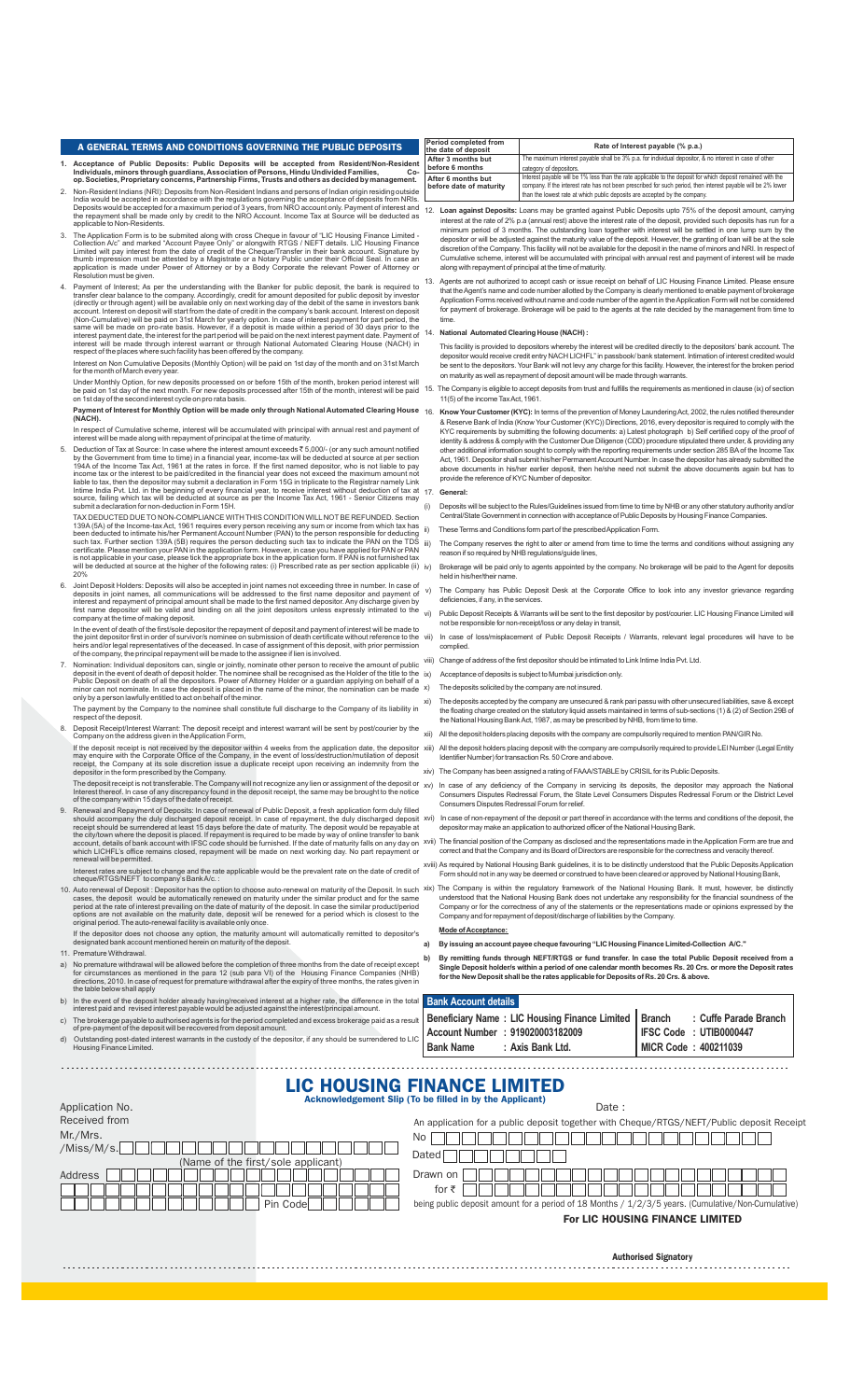| <b>Please select one:</b>                                                                                                                                                 |
|---------------------------------------------------------------------------------------------------------------------------------------------------------------------------|
| <b>ICHEL</b><br><b>Direct</b>                                                                                                                                             |
| खगहाव अर्थसहाव:<br>Agent - Agent Name: IIFL SECURITIES LIMITED Agent Code:<br><b>I007</b><br>LIC HOUSING FINANCE LTD                                                      |
|                                                                                                                                                                           |
| Sub broker code - FQ249<br><b>PUBLIC DEPOSIT APPLICATION FORM</b>                                                                                                         |
|                                                                                                                                                                           |
| Individual<br>Others<br>Date:                                                                                                                                             |
| Yes<br>Senior Citizens (60 years & above)<br>(If yes, Please attach proof of age)<br>No<br>PAN No.                                                                        |
| PLEASE USE BLOCK LETTERS AND TICK  √ IN APPROPRIATE PLACES (PLEASE REFER TERMS AND CONDITIONS)                                                                            |
| I/We apply for placement/renewal of deposit with LIC Housing Finance Ltd. the necessary details are as under:                                                             |
| DEPOSITOR'S NAME (in Block Letters) As appearing in PAN Card<br>Date of Birth / Date of Incorporation<br>Gender                                                           |
| M F                                                                                                                                                                       |
| M F                                                                                                                                                                       |
| $M$ $F$                                                                                                                                                                   |
| Resident<br>Non Resident<br>Co-op.<br>Association<br><b>HUF</b><br>Partnership<br><b>Status</b><br>Trust<br>Others<br>Individual<br>of Persons<br>Individual<br>Societies |
| Indian<br>Citizenship<br>Others (Specify country name)                                                                                                                    |
| In case First/Sole Applicant is Minor (Guardian's Name):                                                                                                                  |
|                                                                                                                                                                           |
| Relation with First/Sole Depositor                                                                                                                                        |
| Kindly fill in a Know Your Customer (KYC) Compliance form for each depositor. If already submitted, please mention the KYC No. for                                        |
| $1st$ depositor<br>2 <sup>nd</sup> depositor<br>3 <sup>rd</sup> depositor                                                                                                 |
| <b>ADDRESS (First/Sole Depositor)</b><br>(Present Address of Applicant for all Communications)                                                                            |
|                                                                                                                                                                           |
| City                                                                                                                                                                      |
| Tel No. (with STD Code)<br><b>State</b><br>Pin Code<br>Email id                                                                                                           |
| Mobile                                                                                                                                                                    |
| <b>PAYMENT DETAILS:</b>                                                                                                                                                   |
| Amount of Deposit ₹<br>RTGS/NEFT<br>Mode of payment<br>Cheque<br>Renewal                                                                                                  |
| Rupees (in words)                                                                                                                                                         |
| Cheque / RTGS / NEFT (UTR)                                                                                                                                                |
| Dt.<br>No<br>For ₹                                                                                                                                                        |
| <b>Bank</b><br><b>Branch</b><br>If Renewal:                                                                                                                               |
| Old Deposit Receipt No.<br>Maturing On<br>For ₹                                                                                                                           |
| Renewal Amount ₹<br>Additional Amount そ                                                                                                                                   |
| (In case of any change in KYC particulars, fresh KYC documents are to be submitted)                                                                                       |
| Crossed A/c Payee Cheque/RTGS/NEFT should be payable to 'LIC Housing Finance Limited - Collection A/c'                                                                    |
| <b>OPTION</b><br><b>PERIOD</b>                                                                                                                                            |
| <b>CUMULATIVE : Interest Compounded Annually.</b><br>1 <sub>yr</sub><br>3 yrs<br>5 yrs<br>2 yrs                                                                           |
| <b>NON CUMULATIVE:</b><br><b>Interest payable Annually on 31st March</b><br>18 months                                                                                     |
| <b>NON CUMULATIVE:</b><br><b>Interest Payable Monthly.</b>                                                                                                                |
| ROI:<br>DETAILS OF BANK ACCOUNT OF FIRST/SOLE DEPOSITOR                                                                                                                   |
| Type of Account<br>Current<br>Savings<br>Account No.                                                                                                                      |
| <b>Bank</b><br><b>Branch</b>                                                                                                                                              |
| MICR Code<br>9 Digit Code No. (as appearing on MICR cheque issued by your Bank)                                                                                           |
| <b>IFSC Code</b><br>Legal Entity Identifier<br>(for deposit of Rs. 50 Crore & above)                                                                                      |
| Interest Amount and Redemption Proceeds on this deposit to be credited to above Bank Account directly through NACH/NEFT/<br>RTGS/ECS/DIRECT CREDIT facility.              |

ł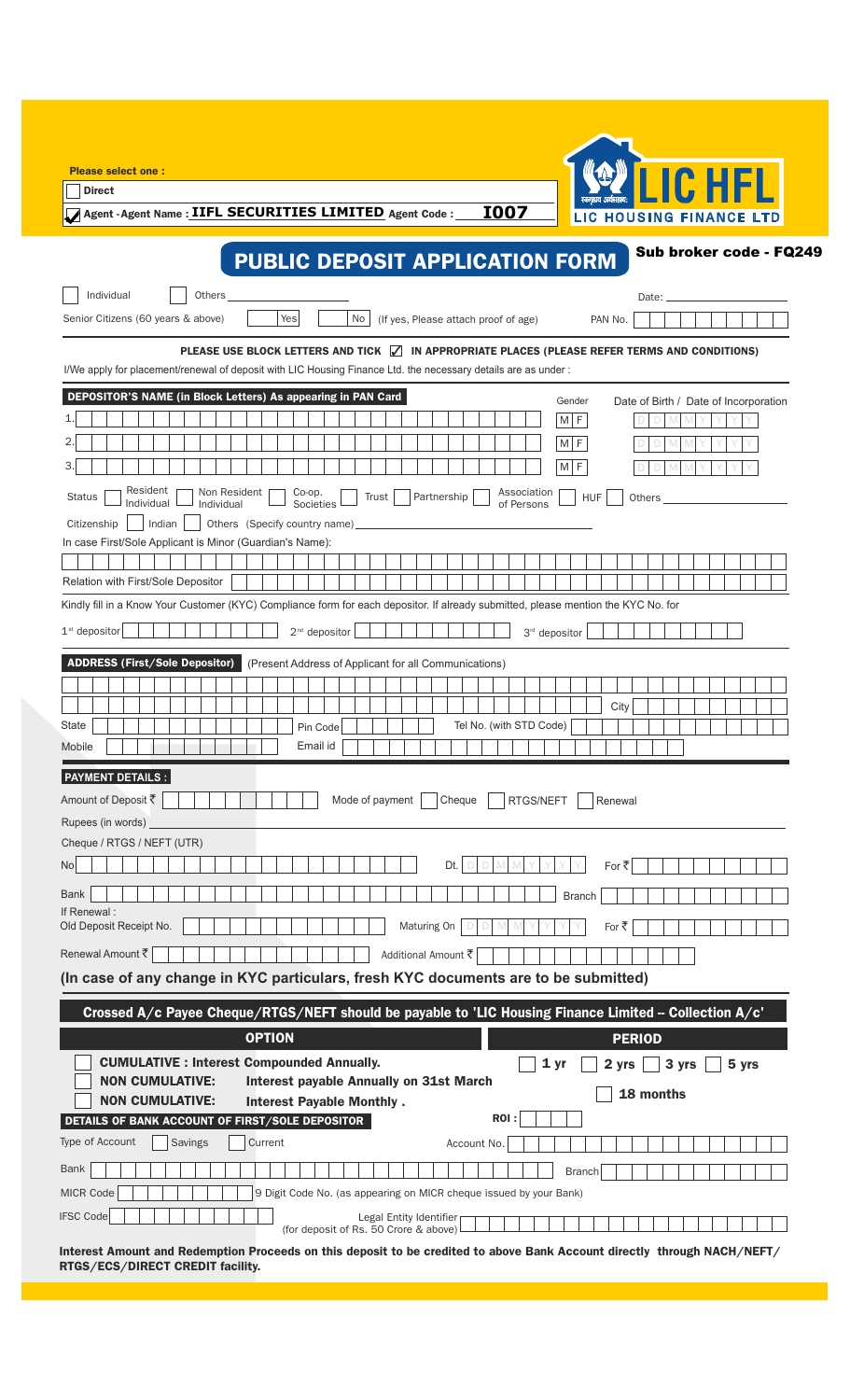### KNOW YOUR CUSTOMER (KYC) COMPLIANCE APPLICATION FORM PLEASE FILL THE INFORMATION IN BLOCK LETTERS AND TICK  $\sqrt{}$ IN APPROPRIATE PLACES

The Information is sought under Prevention of Money Laundering Act, 2002, the rules notified thereunder and NHB's guidelines on Anti Money Laundering.

ATTACH SEPARATE SHEETS FOR EACH JOINT HOLDER / SIGNATORIES/GUARDIAN (IN CASE OF 1ST HOLDER IS A MINOR)

5

LIC HOUSING FINANCE LTD

| Mr./Mrs./Miss.                                                                                                                                                                                                                                                                                                                                                                                                                                                                                                                                                                                                                                                       |                                                                                                                                                                                                                                                                                                                                                                                                                                                                                                                                                                                                                                                                                                                                                                                                                                                                                                                                                                                                                                                                                                                                                                                                                                                                                                                                                                                                                                                                                                                                                                                                                                                                                                       |  |  |  |  |  |  |  |  |  |  |  |  |  |  |  |  |  |  |  |  |  |  |  |
|----------------------------------------------------------------------------------------------------------------------------------------------------------------------------------------------------------------------------------------------------------------------------------------------------------------------------------------------------------------------------------------------------------------------------------------------------------------------------------------------------------------------------------------------------------------------------------------------------------------------------------------------------------------------|-------------------------------------------------------------------------------------------------------------------------------------------------------------------------------------------------------------------------------------------------------------------------------------------------------------------------------------------------------------------------------------------------------------------------------------------------------------------------------------------------------------------------------------------------------------------------------------------------------------------------------------------------------------------------------------------------------------------------------------------------------------------------------------------------------------------------------------------------------------------------------------------------------------------------------------------------------------------------------------------------------------------------------------------------------------------------------------------------------------------------------------------------------------------------------------------------------------------------------------------------------------------------------------------------------------------------------------------------------------------------------------------------------------------------------------------------------------------------------------------------------------------------------------------------------------------------------------------------------------------------------------------------------------------------------------------------------|--|--|--|--|--|--|--|--|--|--|--|--|--|--|--|--|--|--|--|--|--|--|--|
|                                                                                                                                                                                                                                                                                                                                                                                                                                                                                                                                                                                                                                                                      |                                                                                                                                                                                                                                                                                                                                                                                                                                                                                                                                                                                                                                                                                                                                                                                                                                                                                                                                                                                                                                                                                                                                                                                                                                                                                                                                                                                                                                                                                                                                                                                                                                                                                                       |  |  |  |  |  |  |  |  |  |  |  |  |  |  |  |  |  |  |  |  |  |  |  |
|                                                                                                                                                                                                                                                                                                                                                                                                                                                                                                                                                                                                                                                                      |                                                                                                                                                                                                                                                                                                                                                                                                                                                                                                                                                                                                                                                                                                                                                                                                                                                                                                                                                                                                                                                                                                                                                                                                                                                                                                                                                                                                                                                                                                                                                                                                                                                                                                       |  |  |  |  |  |  |  |  |  |  |  |  |  |  |  |  |  |  |  |  |  |  |  |
| Mr./Mrs./Miss                                                                                                                                                                                                                                                                                                                                                                                                                                                                                                                                                                                                                                                        |                                                                                                                                                                                                                                                                                                                                                                                                                                                                                                                                                                                                                                                                                                                                                                                                                                                                                                                                                                                                                                                                                                                                                                                                                                                                                                                                                                                                                                                                                                                                                                                                                                                                                                       |  |  |  |  |  |  |  |  |  |  |  |  |  |  |  |  |  |  |  |  |  |  |  |
|                                                                                                                                                                                                                                                                                                                                                                                                                                                                                                                                                                                                                                                                      |                                                                                                                                                                                                                                                                                                                                                                                                                                                                                                                                                                                                                                                                                                                                                                                                                                                                                                                                                                                                                                                                                                                                                                                                                                                                                                                                                                                                                                                                                                                                                                                                                                                                                                       |  |  |  |  |  |  |  |  |  |  |  |  |  |  |  |  |  |  |  |  |  |  |  |
| <b>Full Name of Mother</b>                                                                                                                                                                                                                                                                                                                                                                                                                                                                                                                                                                                                                                           |                                                                                                                                                                                                                                                                                                                                                                                                                                                                                                                                                                                                                                                                                                                                                                                                                                                                                                                                                                                                                                                                                                                                                                                                                                                                                                                                                                                                                                                                                                                                                                                                                                                                                                       |  |  |  |  |  |  |  |  |  |  |  |  |  |  |  |  |  |  |  |  |  |  |  |
| Marital Status -                                                                                                                                                                                                                                                                                                                                                                                                                                                                                                                                                                                                                                                     | Affix a latest<br>Photograph<br>here<br>Single<br>Married<br>Resident<br>Non Resident<br>Individual<br>Individual<br>others (Specify country name)<br>Indian<br>D<br>Nationality<br>(Attach a copy of PAN Card)<br>Passport<br>Photo Pan Card<br>Aadhaar Card<br><b>Driving Licence</b><br>Voter's Identity Card<br>Latest Telephone Bill (Land Line)<br>Latest Electricity / Gas Bill<br>Latest Bank/Demat Account Statement<br>Aadhaar Card<br>Passport  <br>Registered Rent Agreement<br>Driving Licence<br>Voter's Identity Card<br>Pin Code<br>City<br>Country<br>STD Code<br>Mobile<br>Fax<br>Extn. No.<br>Email Id<br><b>Additional requirements for Deposit</b><br>By Charitable / Religious Trusts, AOP, Co-operative Society/<br>Private Sector<br><b>Public Sector</b><br>Govt. Sector)<br>Service<br><b>HUF/Partnership Firm</b><br>Self Employed<br>Retired<br>Housewife<br>Professional<br>Student)<br>Others<br>i) Certificate of Registration<br><b>Business</b><br>ii) PAN Card<br>iii) Governing Deed and/or Rules & Regulations/ Bye Laws/<br>Not Categorised<br>Partnership Deed / HUF Deed<br>Antique Dealers<br>Others (Please tick wherever is applicable)<br>Dealers in Arms<br><b>Bullion Dealers</b><br>iv) Resolution of the Managing Committee<br>Conducting Money Service Bureau such as money exchangers     Exports/Imports Activity<br>v) Telephone Bill<br><b>Politically Exposed Person</b><br>Real Estate & Construction Business<br>vi) List of authorised signatories<br>vii) Proof of Identity of Trustees/Beneficiaries/Settlors<br>Rs. 5 Crore or More<br>Less than Rs. 5 Crore<br>viii) Cancelled Cheque<br><b>DECLARATION</b><br>Signature of the Depositor |  |  |  |  |  |  |  |  |  |  |  |  |  |  |  |  |  |  |  |  |  |  |  |
| <b>FOR OFFICE USE ONLY:</b>                                                                                                                                                                                                                                                                                                                                                                                                                                                                                                                                                                                                                                          |                                                                                                                                                                                                                                                                                                                                                                                                                                                                                                                                                                                                                                                                                                                                                                                                                                                                                                                                                                                                                                                                                                                                                                                                                                                                                                                                                                                                                                                                                                                                                                                                                                                                                                       |  |  |  |  |  |  |  |  |  |  |  |  |  |  |  |  |  |  |  |  |  |  |  |
| Date:                                                                                                                                                                                                                                                                                                                                                                                                                                                                                                                                                                                                                                                                |                                                                                                                                                                                                                                                                                                                                                                                                                                                                                                                                                                                                                                                                                                                                                                                                                                                                                                                                                                                                                                                                                                                                                                                                                                                                                                                                                                                                                                                                                                                                                                                                                                                                                                       |  |  |  |  |  |  |  |  |  |  |  |  |  |  |  |  |  |  |  |  |  |  |  |
| Name of the Applicant (As appearing on PAN card)<br>Full Name of Father / Husband / Guardian<br>I/We hereby declare that the above information is true to the best of my/our knowledge and belief.<br>I/We further declare that the deposit made under the deposit application is through legitimate source and does not include directly/indirectly any proceeds<br>of schedule of offence and/or is not designed for the purpose of any contravention or evasion under any law of the provisions of the Prevention of Money<br>Laundering Act, 2002 and any Rules, Regulations, Notifications, Guidelines or Directions there under, as amended from time to time. |                                                                                                                                                                                                                                                                                                                                                                                                                                                                                                                                                                                                                                                                                                                                                                                                                                                                                                                                                                                                                                                                                                                                                                                                                                                                                                                                                                                                                                                                                                                                                                                                                                                                                                       |  |  |  |  |  |  |  |  |  |  |  |  |  |  |  |  |  |  |  |  |  |  |  |
|                                                                                                                                                                                                                                                                                                                                                                                                                                                                                                                                                                                                                                                                      |                                                                                                                                                                                                                                                                                                                                                                                                                                                                                                                                                                                                                                                                                                                                                                                                                                                                                                                                                                                                                                                                                                                                                                                                                                                                                                                                                                                                                                                                                                                                                                                                                                                                                                       |  |  |  |  |  |  |  |  |  |  |  |  |  |  |  |  |  |  |  |  |  |  |  |
| <b>Status</b><br>Citizenship<br>Date of Birth / Incorporation<br>Income-tax Permanent Account Number (PAN)<br>Proof of Identity to be provided by Applicant. (Please submit ANY ONE of the following certified documents)<br>Any other Identification with Photograph (Subject to satisfaction of the Company)<br>Proof of Address to be provided by Applicant (Please submit ANY ONE of the following certified documents)<br>Any other Address Proof (Subject to satisfaction of the Company_<br>Company Name / Flat No. & Bldg. Name                                                                                                                              |                                                                                                                                                                                                                                                                                                                                                                                                                                                                                                                                                                                                                                                                                                                                                                                                                                                                                                                                                                                                                                                                                                                                                                                                                                                                                                                                                                                                                                                                                                                                                                                                                                                                                                       |  |  |  |  |  |  |  |  |  |  |  |  |  |  |  |  |  |  |  |  |  |  |  |
|                                                                                                                                                                                                                                                                                                                                                                                                                                                                                                                                                                                                                                                                      |                                                                                                                                                                                                                                                                                                                                                                                                                                                                                                                                                                                                                                                                                                                                                                                                                                                                                                                                                                                                                                                                                                                                                                                                                                                                                                                                                                                                                                                                                                                                                                                                                                                                                                       |  |  |  |  |  |  |  |  |  |  |  |  |  |  |  |  |  |  |  |  |  |  |  |
|                                                                                                                                                                                                                                                                                                                                                                                                                                                                                                                                                                                                                                                                      |                                                                                                                                                                                                                                                                                                                                                                                                                                                                                                                                                                                                                                                                                                                                                                                                                                                                                                                                                                                                                                                                                                                                                                                                                                                                                                                                                                                                                                                                                                                                                                                                                                                                                                       |  |  |  |  |  |  |  |  |  |  |  |  |  |  |  |  |  |  |  |  |  |  |  |
|                                                                                                                                                                                                                                                                                                                                                                                                                                                                                                                                                                                                                                                                      |                                                                                                                                                                                                                                                                                                                                                                                                                                                                                                                                                                                                                                                                                                                                                                                                                                                                                                                                                                                                                                                                                                                                                                                                                                                                                                                                                                                                                                                                                                                                                                                                                                                                                                       |  |  |  |  |  |  |  |  |  |  |  |  |  |  |  |  |  |  |  |  |  |  |  |
|                                                                                                                                                                                                                                                                                                                                                                                                                                                                                                                                                                                                                                                                      |                                                                                                                                                                                                                                                                                                                                                                                                                                                                                                                                                                                                                                                                                                                                                                                                                                                                                                                                                                                                                                                                                                                                                                                                                                                                                                                                                                                                                                                                                                                                                                                                                                                                                                       |  |  |  |  |  |  |  |  |  |  |  |  |  |  |  |  |  |  |  |  |  |  |  |
|                                                                                                                                                                                                                                                                                                                                                                                                                                                                                                                                                                                                                                                                      |                                                                                                                                                                                                                                                                                                                                                                                                                                                                                                                                                                                                                                                                                                                                                                                                                                                                                                                                                                                                                                                                                                                                                                                                                                                                                                                                                                                                                                                                                                                                                                                                                                                                                                       |  |  |  |  |  |  |  |  |  |  |  |  |  |  |  |  |  |  |  |  |  |  |  |
|                                                                                                                                                                                                                                                                                                                                                                                                                                                                                                                                                                                                                                                                      |                                                                                                                                                                                                                                                                                                                                                                                                                                                                                                                                                                                                                                                                                                                                                                                                                                                                                                                                                                                                                                                                                                                                                                                                                                                                                                                                                                                                                                                                                                                                                                                                                                                                                                       |  |  |  |  |  |  |  |  |  |  |  |  |  |  |  |  |  |  |  |  |  |  |  |
| Road No. / Name                                                                                                                                                                                                                                                                                                                                                                                                                                                                                                                                                                                                                                                      |                                                                                                                                                                                                                                                                                                                                                                                                                                                                                                                                                                                                                                                                                                                                                                                                                                                                                                                                                                                                                                                                                                                                                                                                                                                                                                                                                                                                                                                                                                                                                                                                                                                                                                       |  |  |  |  |  |  |  |  |  |  |  |  |  |  |  |  |  |  |  |  |  |  |  |
| State                                                                                                                                                                                                                                                                                                                                                                                                                                                                                                                                                                                                                                                                |                                                                                                                                                                                                                                                                                                                                                                                                                                                                                                                                                                                                                                                                                                                                                                                                                                                                                                                                                                                                                                                                                                                                                                                                                                                                                                                                                                                                                                                                                                                                                                                                                                                                                                       |  |  |  |  |  |  |  |  |  |  |  |  |  |  |  |  |  |  |  |  |  |  |  |
| Tel.(R)                                                                                                                                                                                                                                                                                                                                                                                                                                                                                                                                                                                                                                                              |                                                                                                                                                                                                                                                                                                                                                                                                                                                                                                                                                                                                                                                                                                                                                                                                                                                                                                                                                                                                                                                                                                                                                                                                                                                                                                                                                                                                                                                                                                                                                                                                                                                                                                       |  |  |  |  |  |  |  |  |  |  |  |  |  |  |  |  |  |  |  |  |  |  |  |
| Tel.(O)                                                                                                                                                                                                                                                                                                                                                                                                                                                                                                                                                                                                                                                              |                                                                                                                                                                                                                                                                                                                                                                                                                                                                                                                                                                                                                                                                                                                                                                                                                                                                                                                                                                                                                                                                                                                                                                                                                                                                                                                                                                                                                                                                                                                                                                                                                                                                                                       |  |  |  |  |  |  |  |  |  |  |  |  |  |  |  |  |  |  |  |  |  |  |  |
| Occupation Type<br>Networth (Assets-Liabilities)                                                                                                                                                                                                                                                                                                                                                                                                                                                                                                                                                                                                                     |                                                                                                                                                                                                                                                                                                                                                                                                                                                                                                                                                                                                                                                                                                                                                                                                                                                                                                                                                                                                                                                                                                                                                                                                                                                                                                                                                                                                                                                                                                                                                                                                                                                                                                       |  |  |  |  |  |  |  |  |  |  |  |  |  |  |  |  |  |  |  |  |  |  |  |
| Place:                                                                                                                                                                                                                                                                                                                                                                                                                                                                                                                                                                                                                                                               |                                                                                                                                                                                                                                                                                                                                                                                                                                                                                                                                                                                                                                                                                                                                                                                                                                                                                                                                                                                                                                                                                                                                                                                                                                                                                                                                                                                                                                                                                                                                                                                                                                                                                                       |  |  |  |  |  |  |  |  |  |  |  |  |  |  |  |  |  |  |  |  |  |  |  |
|                                                                                                                                                                                                                                                                                                                                                                                                                                                                                                                                                                                                                                                                      |                                                                                                                                                                                                                                                                                                                                                                                                                                                                                                                                                                                                                                                                                                                                                                                                                                                                                                                                                                                                                                                                                                                                                                                                                                                                                                                                                                                                                                                                                                                                                                                                                                                                                                       |  |  |  |  |  |  |  |  |  |  |  |  |  |  |  |  |  |  |  |  |  |  |  |
|                                                                                                                                                                                                                                                                                                                                                                                                                                                                                                                                                                                                                                                                      |                                                                                                                                                                                                                                                                                                                                                                                                                                                                                                                                                                                                                                                                                                                                                                                                                                                                                                                                                                                                                                                                                                                                                                                                                                                                                                                                                                                                                                                                                                                                                                                                                                                                                                       |  |  |  |  |  |  |  |  |  |  |  |  |  |  |  |  |  |  |  |  |  |  |  |
|                                                                                                                                                                                                                                                                                                                                                                                                                                                                                                                                                                                                                                                                      |                                                                                                                                                                                                                                                                                                                                                                                                                                                                                                                                                                                                                                                                                                                                                                                                                                                                                                                                                                                                                                                                                                                                                                                                                                                                                                                                                                                                                                                                                                                                                                                                                                                                                                       |  |  |  |  |  |  |  |  |  |  |  |  |  |  |  |  |  |  |  |  |  |  |  |
|                                                                                                                                                                                                                                                                                                                                                                                                                                                                                                                                                                                                                                                                      |                                                                                                                                                                                                                                                                                                                                                                                                                                                                                                                                                                                                                                                                                                                                                                                                                                                                                                                                                                                                                                                                                                                                                                                                                                                                                                                                                                                                                                                                                                                                                                                                                                                                                                       |  |  |  |  |  |  |  |  |  |  |  |  |  |  |  |  |  |  |  |  |  |  |  |
|                                                                                                                                                                                                                                                                                                                                                                                                                                                                                                                                                                                                                                                                      |                                                                                                                                                                                                                                                                                                                                                                                                                                                                                                                                                                                                                                                                                                                                                                                                                                                                                                                                                                                                                                                                                                                                                                                                                                                                                                                                                                                                                                                                                                                                                                                                                                                                                                       |  |  |  |  |  |  |  |  |  |  |  |  |  |  |  |  |  |  |  |  |  |  |  |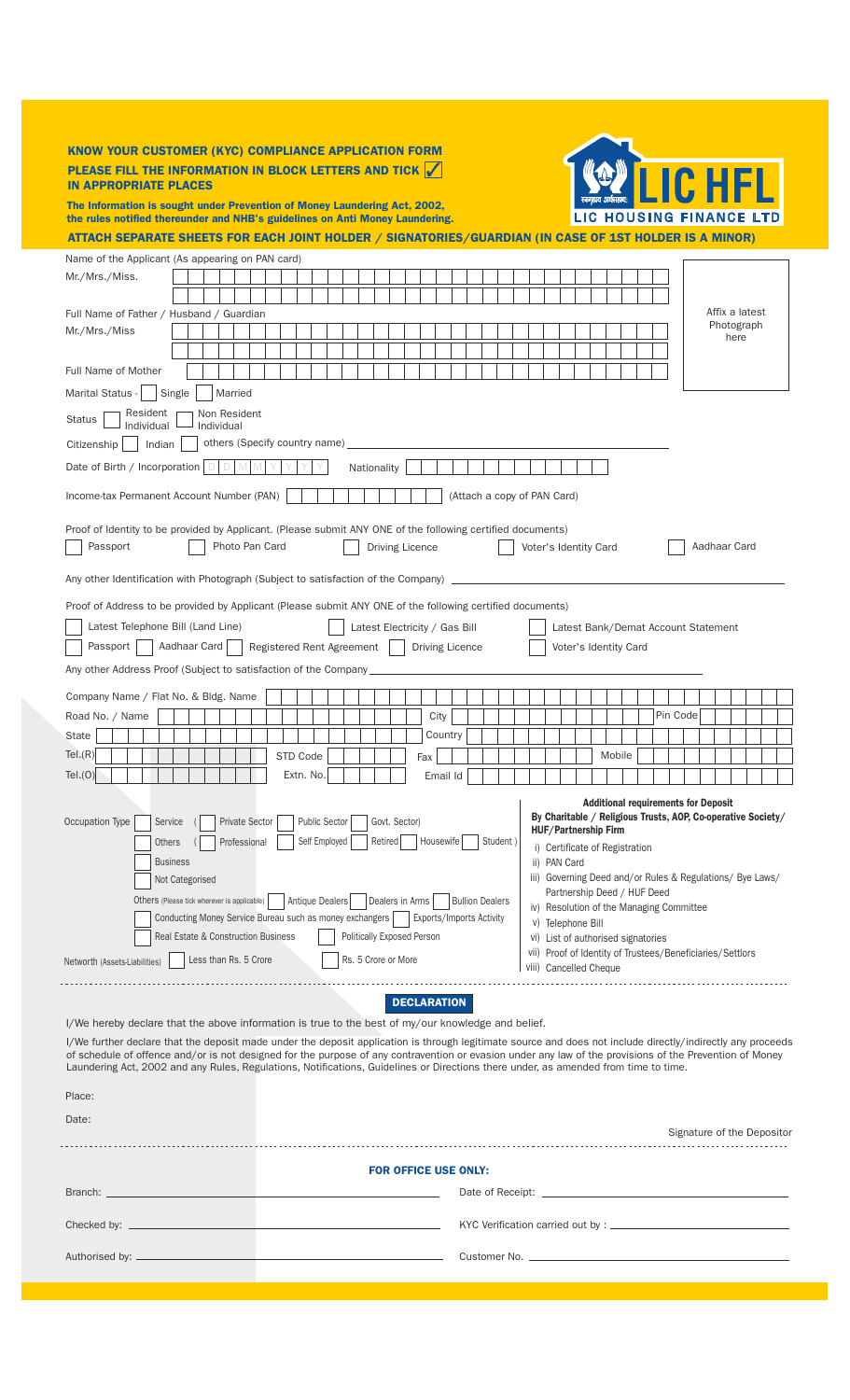#### PARTICULARS AS REQUIRED UNDER NON-BANKING FINANCIAL COMPANIES AND MISCELLANEOUS NON-BANKING COMPANIES (ADVERTISEMENT) RULES, 1977.

| a) Name of the Company                                                    | : LIC Housing Finance Limited                                                                                                                                                                                                                                                                                                                                                                                                                                                                                                                                                                                                                                                                                                                                                                            |
|---------------------------------------------------------------------------|----------------------------------------------------------------------------------------------------------------------------------------------------------------------------------------------------------------------------------------------------------------------------------------------------------------------------------------------------------------------------------------------------------------------------------------------------------------------------------------------------------------------------------------------------------------------------------------------------------------------------------------------------------------------------------------------------------------------------------------------------------------------------------------------------------|
| b) Date of Incorporation                                                  | : 19th June, 1989                                                                                                                                                                                                                                                                                                                                                                                                                                                                                                                                                                                                                                                                                                                                                                                        |
| c) Business carried on by the Company                                     | The Company is primarily carrying on business of advancing finance for purpose of construction / purchase & renovation of residential houses.<br>and its subsidiaries with details of offices: The addresses of the Registered Office & Corporate Office of the Company are as under:-                                                                                                                                                                                                                                                                                                                                                                                                                                                                                                                   |
| i)Registered Office<br>ii)Corporate Office<br>iii)Subsidiary Companies    | : Bombay Life Building, 2nd Floor, 45/47, Veer Nariman Road, Fort, Mumbai - 400 001.<br>: 131. Maker Tower "F" Premises 13th Floor. Cuffe Parade. Mumbai - 400 005.<br>: 1. LICHFL Care Homes Limited<br>The company is engaged in the business to establish and operate assisted living community centres for the senior citizens.<br>2. LICHFL Financial Services Limited<br>The company is engaged in the business of marketing of housing loan, insurance products (Life & General Insurance), Mutual Funds, Fixed Deposits, Credit Cards.<br>3. LICHFL Asset Management Company Limited<br>The company is in the business of managing, advising, administering Private Equity Funds including Venture Capital Fund and Alternate Investment Fund(AIF).<br>4. LICHFL Trustee Company Private Limited |
| iv)The Company has Regional Offices/Back Offices at the following places: | The company is undertaking the business of trusteeship services for Venture Capital Fund and Alternative Investment Funds.                                                                                                                                                                                                                                                                                                                                                                                                                                                                                                                                                                                                                                                                               |

Regional Offices : Eastern Region – (033)22128043, 22126738, East Central Region – (947287484), Central Region – (0755) 4063115, Northern Region – (011) 28844271, 28844277,<br>North Central Region – (0522) 2394358, 23969949, Eastern Region – (033)22128043, 22126738, East Central Region – (947287484), Central Region – (0755) 4063115, Northern Region – (011) 28844271, 28844277,

**Back Offices : Ahmedabad –** (079) 26576643, **Bangalore – (**080) 22960518/510, **Bangalore-2 –** (080) 22960521, **Bhopal –** (0755) 4063000, Bhubaneshwar – (0674) 2545331/733, Chandigarh – (0172) 5086760,<br>Chennai – (044) 243 **Ahmedabad –** (079) 26576643, **Bangalore –** (080) 22960518/510, **Bangalore-2 –** (080) 22960521, **Bhopal –** (0755) 4063000, **Bhubaneshwar –** (0674) 2545331/733, Chandigarh – (0172) 5086760,

In addition to above the Company has 282 Area Offices all over India.<br>d) Brief Particulars of the Management of the Company : The Company is managed by the Managing Director & CEO subject to the superintendence, control an e) Name, address and occupation of Directors

| SR.<br>No. | <b>Name</b>                            | <b>Address</b>                                                                                                                     | <b>Occupation</b>                      |
|------------|----------------------------------------|------------------------------------------------------------------------------------------------------------------------------------|----------------------------------------|
|            | Shri M. R. Kumar, Chairman             | LIC of India, Central Office, "Yogakshema", Jeevan Bima Marg, Mumbai - 400 021.                                                    | Service                                |
|            | Shri Vipin Anand, Director             | LIC of India, Central Office, "Yogakshema", Jeevan Bima Marg, Mumbai - 400 021.                                                    | Service                                |
| 3.         | Shri Siddhartha Mohanty, MD & CEO      | LIC Housing Finance Ltd., 131, Maker Tower, "F" Premises, 13th Floor, Cuffe Parade, Mumbai - 400 005.                              | Service                                |
| 4.         | Shri Jagdish Capoor, Director          | 1601, Brooke Ville, 359, Mogul Lane, Mahim, Mumbai - 400 016.                                                                      | Advisor                                |
| 5.         | Ms. Savita Singh, Director             | Khaitan & Co. Advocates, One Indiabulls Centre, 13th Floor, 841, Senapati Bapat Marg, Prabhadevi, Mumbai - 400 013.                | Lawyer                                 |
| 6.         | Shri Dharmendra Bhandari, Director     | Jade Apartment, Seven Bungalows, Opposite Raheja Gardens, Andheri(West).                                                           | Professional                           |
|            | Shri V. K. Kukreja, Director           | Wing-A, Flat No. 3, Sarvottam Housing Society, Sagar Bldg., Off Releif Road, Daulat Nagar, Santacruz (W), Mumbai-400 054.          | <b>Practising Chartered Accountant</b> |
| 8.         | Shri Ameet Patel, Director             | Manohar Chowdhry & Associates, Chartered Accountants, 116, Udyog Mandir No. 1, 7-C, Pitamber Lane, Mahim (West), Mumbai - 400 016. | <b>Practising Chartered Accountant</b> |
| 9.         | Shri P. Koteswara Rao, Director        | Flat No. 701, Mhada Tower 7-A, Old MHB Colony, Borivali(West), Mumbai - 400 091.                                                   | Professional                           |
| 10.        | Shri Kashi Prasad Khandelwal, Director | Flat No. 91, Parijaat, 9th Floor, 24-A, Shakespeare Sarani, Kolkata - 700 017.                                                     | <b>Practising Chartered Accountant</b> |
| 11.        | Shri Sanjay Kumar Khemani, Director    | M M Nissim & Co. H.O.: Barodawala Mansion, B Wing, 3rd Floor, 81, Dr. A.B. Road, Worli, Mumbai - 400 018.                          | <b>Practising Chartered Accountant</b> |
|            | f) & g) Profit and Dividend            | <b>Financial Year Ended</b><br><b>Profit Before Tax (Rs. in Crores)</b><br><b>Profit after Tax (Rs. in Crores)</b>                 | <b>Dividend</b>                        |

| March 2020<br>. | 268.99<br>. | $\Lambda$ <sup>01</sup><br>1.84 | 400% |
|-----------------|-------------|---------------------------------|------|
| March 2010      | ,379.56     | 430.97                          | 380% |
| 0015            |             |                                 | 340% |

### h) Summarized financial position of the Company as appearing in the last two Audited Balance Sheets – (Rs. in Crore-rounded off) L

| <b>Liabilities</b>               | As at 31/03/2020 (Rs. in Crs.) As at 31/03/2019 (Rs. in Crs.) |           | <b>Assets</b>                           | As at 31/03/2020 (Rs. in Crs.) As at 31/03/2019 ( |  |
|----------------------------------|---------------------------------------------------------------|-----------|-----------------------------------------|---------------------------------------------------|--|
| Share Capital                    | 100.99                                                        | 100.99    | Loans                                   | 207987.97                                         |  |
| Reserves & Surplus               | 18092.10                                                      | 16158.28  | <b>Fixed Assets</b>                     | 136.93                                            |  |
| Secured Loans                    | 1695598.56                                                    | 153859.47 | Investments                             | 5496.37                                           |  |
| Unsecured Loans                  | 21733.13                                                      | 16807.54  | Current Assets and Loans and Advances   | 2664.28                                           |  |
| Current Liabilities & Provisions | 7280.81                                                       | 13657.19  | Deferred Tax Asset (Net)                | 520.04                                            |  |
| Deffered Tax Liability (Net)     | NII                                                           | NII       | Misc. Expenditure.Profit & Loss Account | NII                                               |  |
| <b>Total</b>                     | 216805.59                                                     | 200583.47 | <b>Total</b>                            | 216805.59                                         |  |

| <b>Assets</b>                           |            | As at 31/03/2020 (Rs. in Crs.) As at 31/03/2019 (Rs. in Crs.) |
|-----------------------------------------|------------|---------------------------------------------------------------|
| I nans                                  | 207987.97  | 192992.74                                                     |
| <b>Fixed Assets</b>                     | 136.93     | 135.85                                                        |
| Investments                             | 5496.37    | 3595.06                                                       |
| Current Assets and Loans and Advances   | 2664.28    | 3306.45                                                       |
| Deferred Tax Asset (Net)                | 520.04     | 553.37                                                        |
| Misc. Expenditure.Profit & Loss Account | <b>NIL</b> | NII                                                           |
| <b>Total</b>                            | 216805.59  | 200583.47                                                     |

Brief particulars of contingent Liabilities as on 31st March 2020. Contingent liabilities in respect of:

● Claims against the company not acknowledged as debts. Start 26.3 Lacs(Previous year Rs. 91.42 Lacs). Lacs(Previous year Rs. 20,38,978/-) for A.Y. 2003-04, Rs. 22,17,31,358/- (including interest of Rs. 7,21,90,337/-) fo

The amount of Public Deposits which the Company can raise under the Housing Finance Companies (NHB) Directions, 2010 is equivalent to 3 (Three) times of the net owned fund which as on 31" March 2020 was Rs.15616.76 Crores

 $\ddot{\bullet}$ 

■The Compliance with these directions does not imply that the repayments of deposits are guaranteed by the Reserve Bank of India/National Housing Bank.<br>■The deposits accepted by the Company are unsecured and rank pari pas  $\bullet$ 

No premature withdraval will be allowed before the completion of three months from the date of receipt except for the circumstances as mentioned in the para 12 (sub para VI) of the Housing Finance Companies (NHB) direction

| Period completed from the date of deposit      | Rate of interest pavable (% p.a.)                                                                                                                                                                                                                                                                        |
|------------------------------------------------|----------------------------------------------------------------------------------------------------------------------------------------------------------------------------------------------------------------------------------------------------------------------------------------------------------|
| After 3 months but before 6 months             | The interest payable shall be 3% p.a for individual depositor, and no interest in case of other category of depositors.                                                                                                                                                                                  |
| After 6 months but before the date of maturity | Interest Payable Will be 1% less than the rate applicable to the deposit for which deposit remained with the company. If the interest rate has not<br>been prescribed for such period, then interest payable will be 2% lower than the lowest rate at which public deposits are accepted by the company. |
|                                                | To the cross of the decemberate because the distribution of the contract the Difference is the following interest and the contract contract and he collected and here it and a collected the contract the interesting in a col                                                                           |

- In the evolutional means of the deposition of the deposition filerest at a higher rate, the difference in the bust interest parable would be adjusted against the interestip incipal amount.<br>- Outstanding post-dated intere once.<br>If the Depositor does not choose any option, the maturity amount will automatically remitted to depositor's designated Bank Account mentioned herein on Maturity of the Deposit.<br>(Know Your Customer (KYC) :

Exery deposition is required to comply with the KYC guidelines issued by the Reserve Bank of India and the provisions of Prevention of Money Laundering Act, 2002 and the rules notified thereunder.<br>No tax deduction at Sourc

Interest rates are subject to change and the rate applicable will be the rate prevalent on the date of placing the deposit.<br>The total amount of exposure, other than investment in share Including the non-fund based faciliti

The Company is having a valid Certificate of Registration dated 31-07-2001 issued by the National Housing Bank (NHB) under Section 29A of the National Housing Bank Act, 1987. However, the NHB does not accept any responsibi

Date : 28th September, 2020

Place : Mumbai

By Order of the Board, LIC Housing Finance Ltd.

**Nitin K. Jage**<br>General Manager (Taxation) & Company Secretary